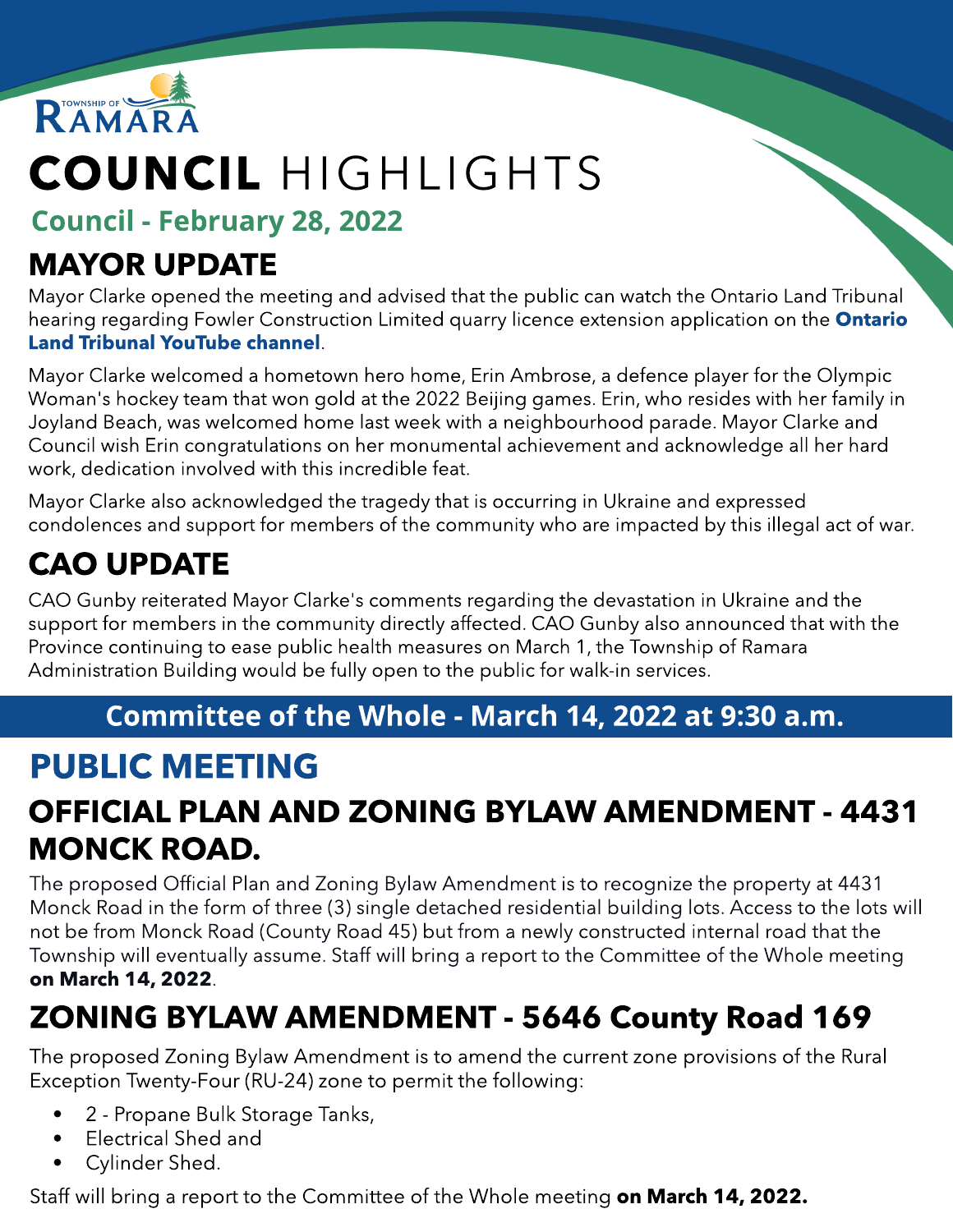# CONSENT AGENDA

### BUILDING FEE CORRECTIONS

The [new](https://www.ramara.ca/en/business-and-development/resources/Documents/2022-Schedule-A-BLDG-FEES.pdf) building [fee](https://www.ramara.ca/en/business-and-development/resources/Documents/2022-Schedule-A-BLDG-FEES.pdf)s are in effect and can be view on the Township's website. View the new fee [schedule.](https://www.ramara.ca/en/business-and-development/resources/Documents/2022-Schedule-A-BLDG-FEES.pdf)

# THANK YOU FOR YOUR SERVICE, JUDY!

The Mayor and members of the Council would like to thank Judy for her years of service on the Ramara Public Library board and wish her well in the future.

#### PROPOSED AMENDMENTS TO THE FEES AND CHARGES BYLAW

Council passed the amended Fees and Charges Bylaw. The following fees were deleted from the 2017.18 Bylaw:

- Paper copies of the Township of Ramara Official Plan and Official Plan amendment.
- Paper copies of the Zoning Bylaw and Zoning Bylaw Amendment.
- Paper copies of Election Mailing Lists, Preliminary list of electors and refunds for mailing lists (only for candidates).

The following fees were added to the Bylaw:

| <b>Topic</b>                         | Fee $(\$)$    |
|--------------------------------------|---------------|
| Copy of Interim Tax Bill             | 10.00         |
| Copy of Final Tax Bill               | 10.00         |
| Tax Statement Reprint of Emailed PDF | 10.00         |
| Parking fees - 3rd Parking Permit    | 25.00         |
| Parking fees - Paid Parking lot fee  | 5.00 per hour |

Council advised that at a future Committee of the Whole meeting, staff will provide a report to review the current 2022 Parking Strategy.

#### **[Click](https://ramara.civicweb.net/portal/) [here](https://ramara.civicweb.net/portal/) [for](https://ramara.civicweb.net/portal/) t[he](https://ramara.civicweb.net/portal/) [full](https://ramara.civicweb.net/portal/) [Council](https://ramara.civicweb.net/portal/) [Agenda](https://ramara.civicweb.net/portal/) [and](https://ramara.civicweb.net/portal/) [Minut](https://ramara.civicweb.net/portal/)es**

#### PROCEDURE BYLAW

Council passed the amended Procedural Bylaw that outlines the following changes:

- 1. Addition of a Public Forum This will allow the public to have one minute each to speak for a total of ten minutes, to be added to the beginning of the agenda proceeding after the 'Adoption of Agenda and/or Agenda items.' The public will be able to present their view on a subject during the allotted time. Please note that the public can still email their questions to [council@ramara.ca](mailto:council@ramara.ca) prior to a meeting.
- 2. Committee of the Whole meetings will occur on the second Monday of each month, beginning at 9:30 a.m.